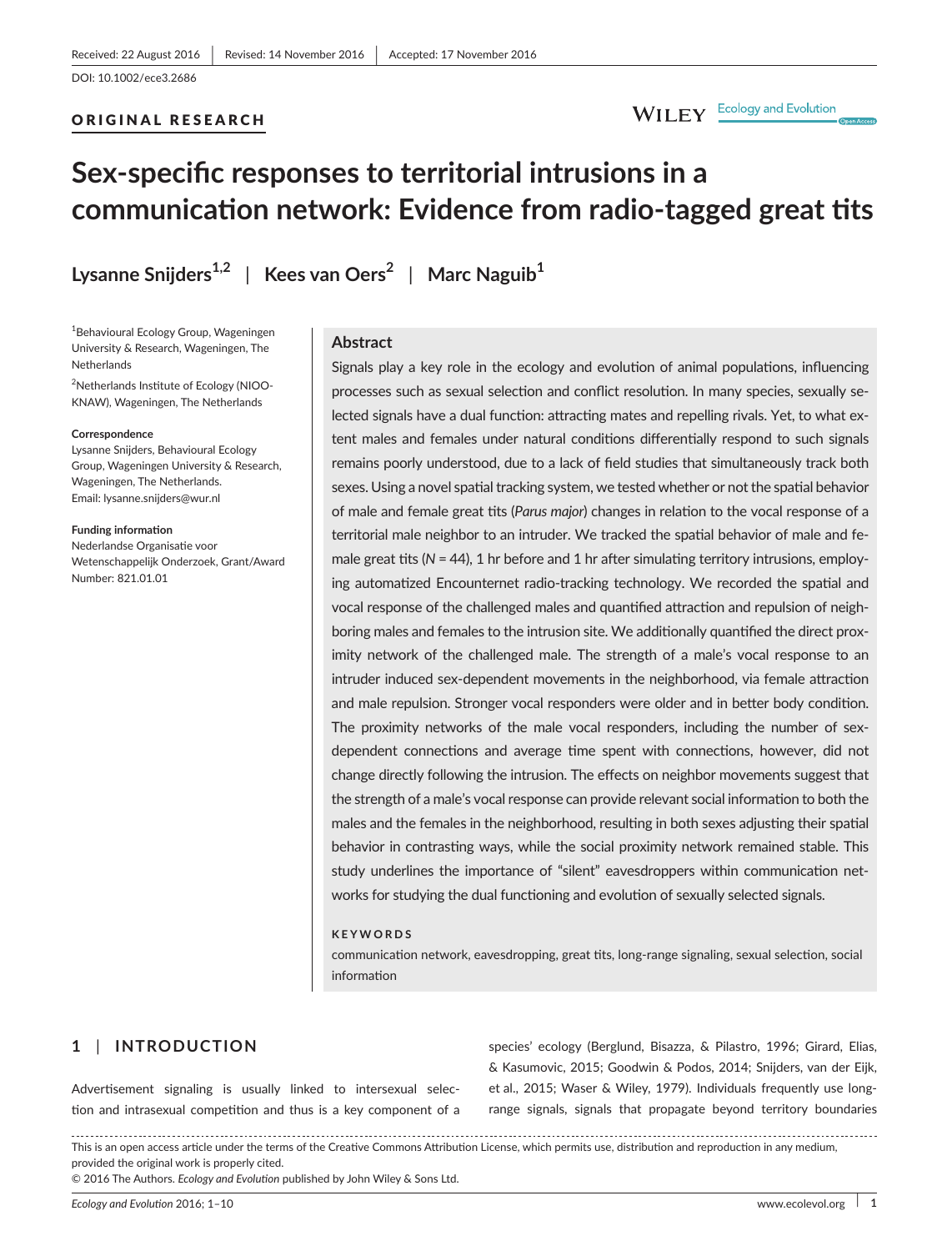and can reach multiple receivers (McGregor & Dabelsteen, 1996), facilitating (Maynard, Ward, Doucet, & Mennill, 2014), maintaining (Garland et al., 2011), or discouraging (Whitney & Krebs, 1975) social associations. Conspicuous long-range signals are expected to benefit the signaler and the targeted receivers, but they can also form a source of social information to be used by nontargeted receivers, known as eavesdroppers (Danchin, Giraldeau, Valone, & Wagner, 2004; McGregor & Dabelsteen, 1996; Naguib, Fichtel, & Todt, 1999). The use of social information is taxonomically widespread, ranging from invertebrates to fish, frogs, birds, and mammals, including humans (Clément, Wolf, Snijders, Krause, & Kurvers, 2015; Cvikel et al., 2015; Earley & Dugatkin, 2002; Kurvers et al., 2010; Phelps, Rand, & Ryan, 2007; Pope, 2005; Toelch, Bruce, Newson, Richerson, & Reader, 2014). Signal traits relative to an opponent can provide valuable information on the signaler's motivation and quality (Burmeister, Ophir, Ryan, & Wilczynski, 2002; Greenfield, 2015; McGregor & Peake, 2000; Naguib, Kunc, Sprau, Roth, & Amrhein, 2011). Without risking costly physical interactions, eavesdroppers can obtain absolute and relative information on body condition, fighting ability, and age or experience (Davies & Halliday, 1978; Gil & Gahr, 2002; Halperin, Giri, Elliott, & Dunham, 1998) and adjust their behavior accordingly (Naguib, 2005; Oliveira, McGregor, & Latruffe, 1998; Peake, Terry, McGregor, & Dabelsteen, 2002).

In territorial animals, males have been shown to be repelled by male advertisement signals (Krebs, 1977; Nowicki, Searcy, & Hughes, 1998; Sekulic, 1982), while females are expected to be attracted (Amy et al., 2008; Ballentine, Hyman, & Nowicki, 2004; Grafe, 1999; Snedden & Greenfield, 1998) and to use these signals to assess male quality (Bensch & Hasselquist, 1992; Berglund et al., 1996; Byers, Hebets, & Podos, 2010). This dual function of male signaling has however rarely been tested in the same context in one study system. Some of the exceptions are studies on claw waving in male sand fiddler crabs (*Uca pugilator*). Experiments revealed that male crabs changed their clawwaving behavior in the presence of females, but not in the presence of males (Pope, 2000a). Also, only female receivers responded to a video of a claw-waving male, while male receivers did not (Pope, 2000b). Similar findings were obtained for display behavior of male wolf spiders (*Schizocosa ocreata*), supporting an intersexual but not an intrasexual function of male signaling behavior in this species (Delaney, Roberts, & Uetz, 2007). Dual functioning of male signaling was shown also in chaffinches (*Fringilla coelebs*), using a combination of a laboratory and a field study (Leitão & Riebel, 2003; Riebel & Slater, 1998). Females in the laboratory as well as males in the wild responded to male chaffinch song, with females preferring long flourishes and males strongly reacting to short flourishes.

Studies on female responses to male signals are usually limited to enclosures or the laboratory, because female attraction in the wild is challenging to observe and to quantify. As a consequence, it remains unknown whether and how signals simultaneously affect males and females in the wild, an insight which is important for the understanding of the dual intersexual and intrasexual functioning of male signaling behavior. Next to this sex bias, studies on responses to signals in the wild are frequently limited to only one or two observed receivers

at the time: the resident male (Behr, Knörnschild, & von Helversen, 2009; Naguib & Todt, 1997; Peake, Terry, McGregor, & Dabelsteen, 2001), a single male neighbor (Amy, Sprau, de Goede, & Naguib, 2010; Myrberg & Riggio, 1985; Naguib, Amrhein, & Kunc, 2004), or a single female, usually the mate (Mennill, Ratcliffe, & Boag, 2002; Murphy & Gerhardt, 2002; Otter et al., 1999). To understand the selection pressures that act on sexual signals, it is essential to also consider the response of the wider communication network, consisting of signalers, target receivers, and various eavesdroppers. All the members of the network, including the eavesdroppers, could form an important selection pressure for male signaling behavior when these members change their behavior in response to the signal. Vocal responses of the neighborhood have been documented previously (Fitzsimmons, Foote, Ratcliffe, & Mennill, 2008a), but silent spatial responses on a neighborhood level (male repulsion and female attraction) have yet to be confirmed. To our knowledge, no field study has yet been able to simultaneously track the spatial responses of multiple surrounding male and females when exposed to the same long-range signal.

We here used the novel automatized wireless Encounternet tracking technology (Mennill et al., 2012; Rutz et al., 2012; Snijders et al., 2014) to experimentally study the spatial behavior of male and female great tits (*Parus major*; Figure 1) in response to the vocal interaction between a neighboring resident and a simulated territory intruder. We simulated territory intrusions by playing the song of an unfamiliar male in the territories of male great tits. Subsequently, we monitored the spatial response of the surrounding male and female conspecifics in relation to specific vocal responses of the territory owner. As a strong vocal response commonly indicates that the resident male is in a good condition (Buchanan, Spencer, Goldsmith, & Catchpole, 2003; Gil & Gahr, 2002), we expected sex-dependent responses with females to be more attracted to stronger vocal responders and males to be more repelled. We investigated three spatial measures in specific: (1) the minimum approach distance of the closest male and female to the intrusion site, (2) the number of male and female connections in the close-range social network of the vocal responder, and (3) the average duration of these connections. We used these different measures to distinguish between eavesdroppers responding solely to the signal, for example, to sample a potential (extra-pair)



FIGURE 1 A singing male great tit (*Parus major*)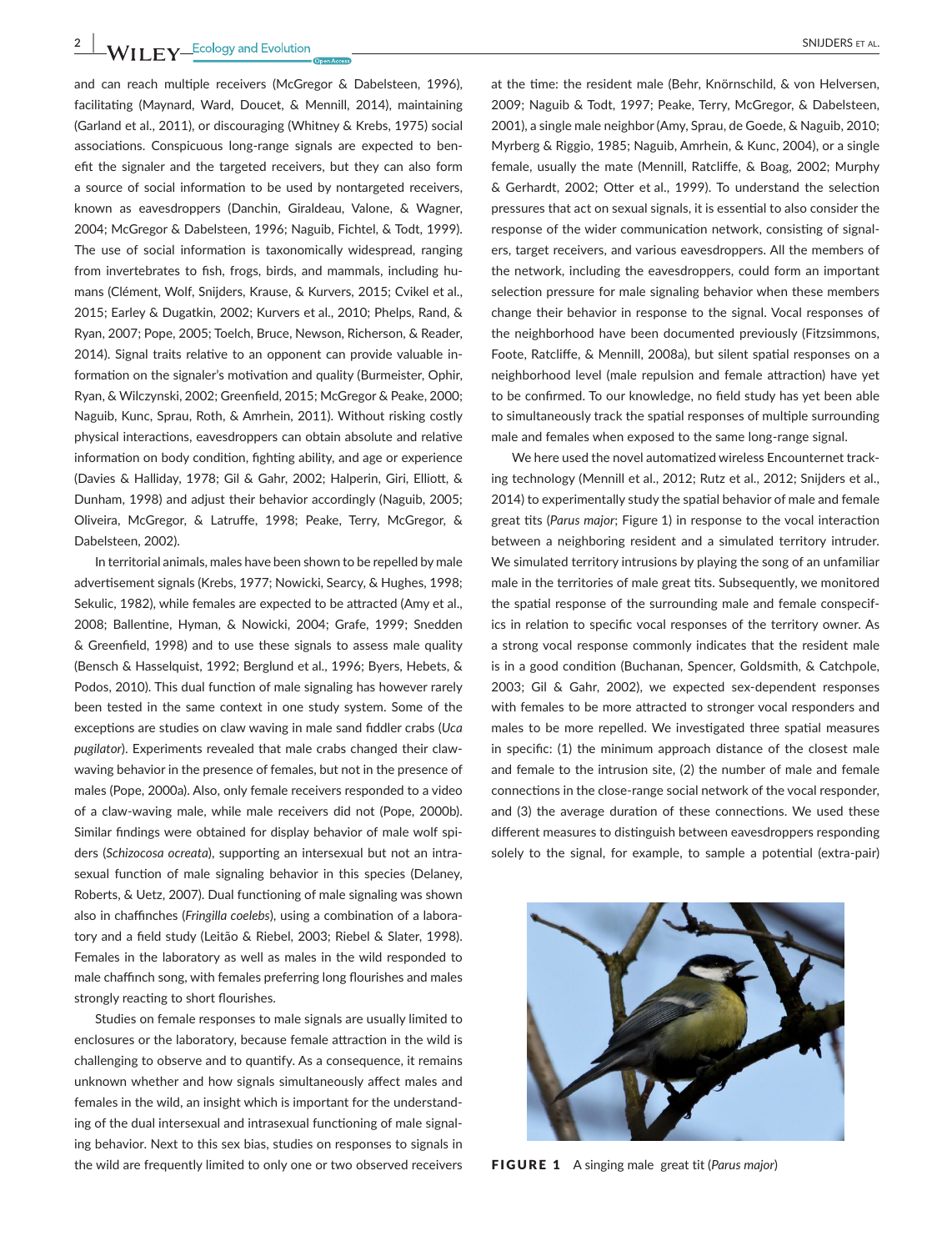mate from a distance (Otter & Ratcliffe, 2005), and eavesdroppers directly changing their behavior toward the signaler, for example, to approach him in close range. We expected stronger vocal responders to attract neighboring females closer to the intrusion site and to repel neighboring males further away. Also, we expected strong vocal responders to have more and longer close-range connections with neighboring females, but less and shorter connections with neighboring males.

## **2** | **MATERIALS AND METHODS**

### **2.1** | **Study population**

We conducted these experiments in March 2014 in a long-term study population of great tits at Westerheide near Arnhem, The Netherlands (52°01′00.0″N 5°50′20.0″E). Westerheide is a public forest of mixed wood with approximately 200 nest boxes distributed within a  $1,000 \times 1,200$  m area. Using a routine procedure, newly caught birds are tested for exploration behavior using a novel environment test (Dingemanse, Both, Drent, van Oers, & van Noordwijk, 2002; Groothuis & Carere, 2005; Verbeek, Drent, & Wiepkema, 1994). Exploratory behavior, an individual's response to a novel environment (Verbeek et al., 1994), is repeatable and predictive for behavior in many other contexts (Groothuis & Carere, 2005; van Oers & Naguib, 2013). We first tested whether the vocal response of the territorial male was related to his exploration behavior, as shown earlier in our study population (Amy et al., 2010; Snijders, van Rooij, Henskens, van Oers, & Naguib, 2015). See Dingemanse et al. (2002) for details of the standardized novel environment testing procedure.

## **2.2** | **Spatial tracking**

We used the automatic tracking system Encounternet (Encounternet LLC, Portland, OR, USA) to track 44 birds (21 males and 23 females). Encounternet consists of radio transmitters, tags fitted to the birds (Fig. S1), and base nodes, receiver stations, which we distributed in a 40-m grid across the study site. This triangular 40-m grid, with mean interbase node distance ± *SD*: 41 ± 6 m, consisted of 166 base nodes positioned in trees at ca. 2.5 m height over an area of approximately 30 ha. This setup allowed us to simultaneously monitor the spatial response of multiple individuals toward territory intrusions in their neighborhood.

On 10 March, we caught all birds that were roosting in the area covered by the base node grid (*N* = 44 birds). The birds were equipped with an Encounternet tag of approximately 1.3 g, using a leg-looped backpack harness. These tags did not have negative effects on the likelihood of breeding or the apparent survival of the subjects (Snijders et al., 2017). The Encounternet tags are active radio transmitters, set to signal every 5 s. We retrieved the locations of these birds via triangulation, combining all the ID-coded signal strengths (RSSI) values for each bird within the same half-minute for at least three base nodes, see (Snijders et al., 2014) and the Supporting information for details.

## **2.3** | **Simulated territory intrusions**

To simulate territory intrusions, we performed playback experiments, broadcasting songs of an unfamiliar male great tit, between 0900 and 1130 a.m. at the nest box a male was roosting in during the tagging procedure. Playbacks were performed from 12 March until 20 March 2014. We performed one to four playbacks on a given day, several territories apart. All playbacks were conducted before the female fertile period; the first egg was laid on 31 March.

We broadcast a great tit recording of approximate two min comprising a repetition of one song type of a great tit recorded at least 4 years earlier (Snijders, van Rooij, et al., 2015). To be able to draw generalizable conclusions and avoid issues with some males potentially hearing the same stimulus multiple times (McGregor, 2000), each subject received songs recorded from a different male. The playback files were constructed using Adobe Audition (Adobe Systems Incorporated, San Jose, CA, USA), by repeating one song of a unique bird with intervals of 4 s for 2 min (Mean ± *SD*: 126.8 ± 15.2 s) or 19 times (Mean ± *SD*: 19.3  $\pm$  1.4) and normalizing the peak amplitude to the same level for all songs. Songs were broadcasted at 79 dB (measured at a neutral site) at 1 m from the loudspeaker with a Voltcraft Digital sound-level meter 322 (Conrad Electronic SE, Hirschau, Germany). We used a Yamaha NX-U10 loudspeaker (Yamaha Corp., Hamamatsu, Japan) with a frequency range of 90 Hz–20 kHz, connected with a 25-m cable to a media player (Archos 405, 30 GB; Archos S.A., Igny, France). The number of stimulus songs played back did not influence any of the quantified subject responses. Also, stimulus file duration did not correlate with the subject response (Table S2).

During the playback, two observers were present. The observers were close to public footpaths, at least 15 m away from the speaker and did not move from their location during the experiment to minimize the effect of their presence. Distances were measured with a Leica RangeMaster 900 (Leica Geosystems AG, Heerbrugg, Switzerland). To determine whether or not the subject was in the vicinity, we used a handheld antenna connected to a laptop computer to detect the subject's signal ID. One observer conducted the playback, while the other observer monitored the signal strength of the subject's radio-tag. We recorded subject's songs using two Sennheiser ME66/K6 microphones (Sennheiser Electronic GmbH & Co. KG, Wedemark, Germany), with a frequency range of 40 Hz–20 kHz ± 2.5 dB and a Marantz PMD660 solid-state recorder (D&M Holdings Inc., Kanagawa, Japan), with a sampling frequency of 44.1 kHz and a frequency range of 16 kHz  $\pm$  0.5 dB, until two min after the end of the playback. From the recordings and from simultaneously recorded spoken notes, we quantified four vocal response measures: (1) the number of song overlaps by the subject; thus, the number of occasions a subject would not wait with vocalizing until the simulated intruder finished a song, (2) the total number of songs during total observation time (playback + 2 min), (3) the number of songs by the subject during the actual playback, and (4) the total singing duration (s), as well as two spatial response measures: (5) total time spent within 5 min of the loudspeaker (s) and (6) latency to approach within 5 min (s) (Snijders, van Rooij, et al., 2015).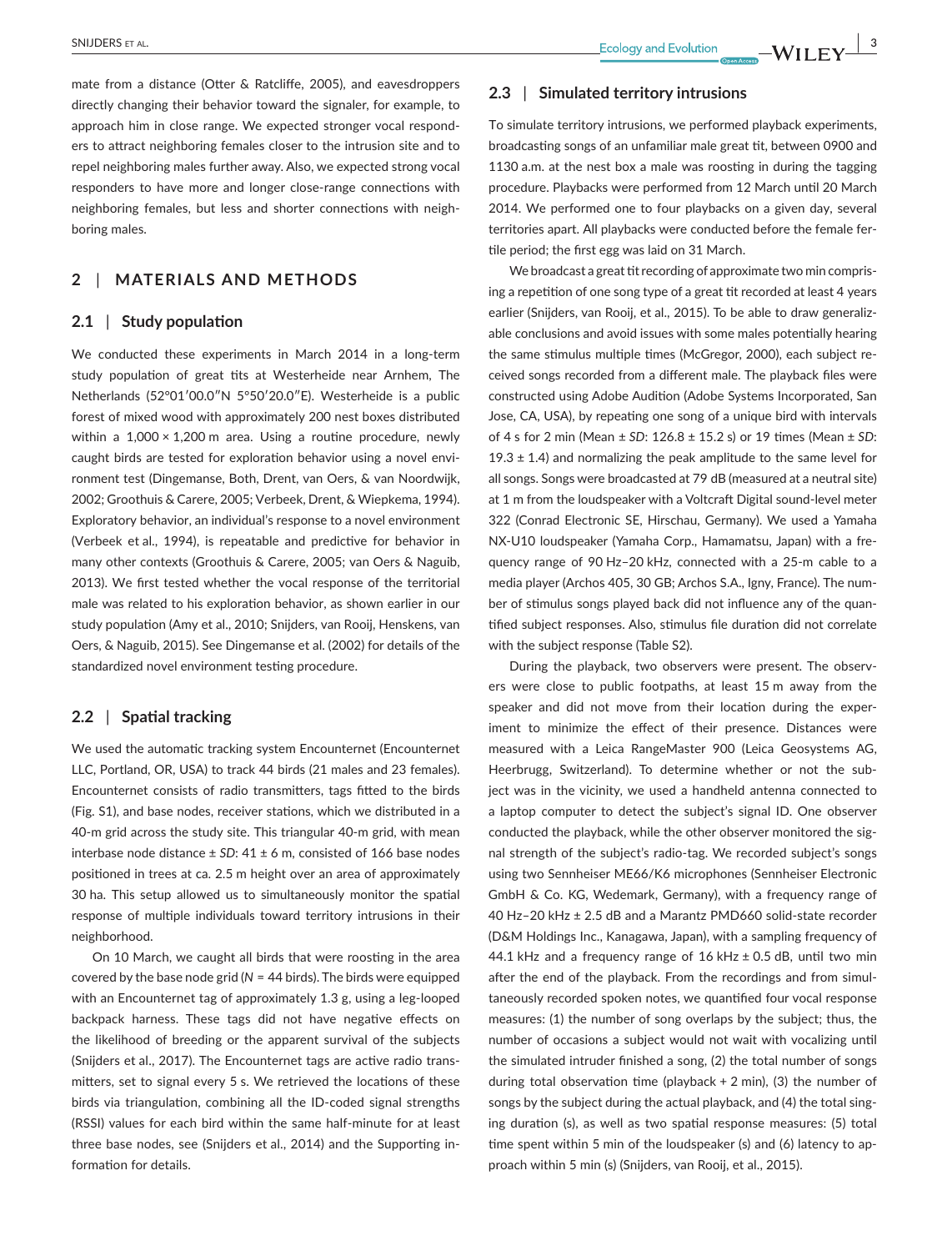In six of the 21 playback experiments, we neither observed a visual nor a vocal response, nor did we detect the subject nearby during the playback using radio-tag signal strength. Three of these failed playbacks were repeated, but only during one of these repeats the subject responded. Additionally, in two experiments the responding male was not our radio-tagged subject, so that also these were excluded from the analysis. In total, we analyzed the response of 14 tagged males. Unfortunately, because of an unintended reset of the tracking system on the final playback day, we could not collect the spatial tracking data for the playback with one of these 14 males. Consequently, the sample size for the subject playback response (*N* = 14) differs from the sample size for the spatial neighborhood response (*N* = 13).

#### **2.4** | **Data analysis**

#### **2.4.1** | **Response to simulated intrusions**

We conducted a principal component analysis using Varimax rotation with Kaiser normalization (Field, 2013; Kaiser, 1958) for all six response behaviors (rotation converged in three iterations). The Kaiser–Meyer–Olkin measure of sampling adequacy (Kaiser, 1970) was 0.77, and Bartlett's test of sphericity (Bartlett, 1937) was significant (*p* < .001). Two principal components had an eigenvalue larger than 1. The first component represented the four vocal response behaviors (PC1-vocal; eigenvalue = 3.6; 59% of total variation explained; Supplementary Table S1), while the second component represented the two spatial response behaviors (PC2-spatial; eigenvalue = 1.9; 31% of total variation explained; Supplementary Table S1). We used Pearson's correlation tests and *t* tests to examine whether or not age (factor) and condition (continuous) correlated with any of the four original vocal response behaviors (Table S3). We categorized age as second calendar year or older and condition as the residual from a regression of weight over tarsus length.

#### **2.4.2** | **Changes in spatial structure**

To examine effects of territory intrusions on the spatial behavior of nearby conspecifics, we compared the distance to the intrusion site of the closest male and closest female within 60 min before the intrusion to the distance of the closest male and female within 60 min directly after. To examine changes in the close-range social network of the male vocal responders, following the simulated territory intrusions, we compared the number of unique spatial connection partners, defined as individuals within 10 m in accordance with Snijders et al. (2014), in the 60 min before the intrusion to the 60 min after. Likewise, the average time spent with a connection partner, defined as the total time spent with any connection partner divided by the number of connection partners, in the 60 min before the intrusion was compared to the 60 min after. We hereby distinguished between unique male and female connection partners, "associates" from now on. Mates of the subjects were excluded from the female associates.

Songbirds are known to show long-term behavioral changes, sometimes up to several days, after a simulated territory intrusion

(Akçay et al., 2009; Amrhein & Erne, 2006; Foote, Fitzsimmons, Mennill, & Ratcliffe, 2011; Hall, Illes, & Vehrencamp, 2006; Schmidt, Amrhein, Kunc, & Naguib, 2007). We a priori chose 60 min as a measurement interval to trade-off effects of increased "random" withinindividual variation with decreasing time intervals and increased time of day effects, consequently comparing late morning to early afternoon, with increasing time intervals. By comparing the spatial behavior of neighbors before the experiment to after the experiment, we aimed to control for differences between neighbors in territory distance to the intrusion site.

#### **2.4.3** | **Statistical analysis**

We used linear mixed-effect models in the R package "nlme" (Pinheiro, Bates, DebRoy, & Sarkar, 2016) for analyzing the changes in neighbor spatial behavior. The difference in minimum distance to the location of the simulated intrusion, the number of unique associates, and average time spent with associates were the three dependent variables. For each of these three dependent variables, a model was constructed with the interaction of the sex of the associates and the main vocal response as predictor. To account for multiple measures of subject individuals, we used subject ID as random effect. Significance of a potential sex interaction was tested by conducting a likelihood ratio test, comparing the model including the sex interaction to the model excluding the sex interaction. We investigated sex-dependent effects of the specific vocal response variables when effects of the main vocal response (PC1-vocal) were *p* < .05. Post hoc testing of the male and female response was conducted with the R package "phia" (De Rosario-Martinez, 2015), when the interaction of the specific vocal response variable was significant, for example, the number of song overlaps.

Due to an outlier in the models for average time spent with associates (Standardized Residual > 2 and Cooks *D* > 4/(*N* = 13)), evaluated using the R package "influence.ME" (Nieuwenhuis, te Grotenhuis, & Pelzer, 2012), we rank-transformed the average time spent with associates. The residuals of all the models met the assumptions (Shapiro– Wilk test). The principal component analysis was conducted in IBM SPSS Statistics for Windows, Version 22.0 (IBM Corp., 2013, Armonk, NY, USA). We conducted all other statistical test in R 3.2.1. (R Core Team, 2016, Vienna, Austria) using RStudio Version 0.99.489 (RStudio Inc., Boston, MA, USA). We created the figures using R packages "ggplot2" (Wickham, 2009) and "cowplot" (Wilke, 2016).

#### **3** | **RESULTS**

## **3.1** | **Subject vocal response in relation to individual quality**

Age and body condition were significant predictors of the subject's main vocal response (PC1-vocal; Welch's two sample *t* test "age": *t*(11.99) = −3.10, *p* = .01; Pearson's correlation "condition": *r* = .59, *N* = 14, *p* = .02; Figure 2). The majority of the separate vocal response variables were stronger for older subjects and for subjects in better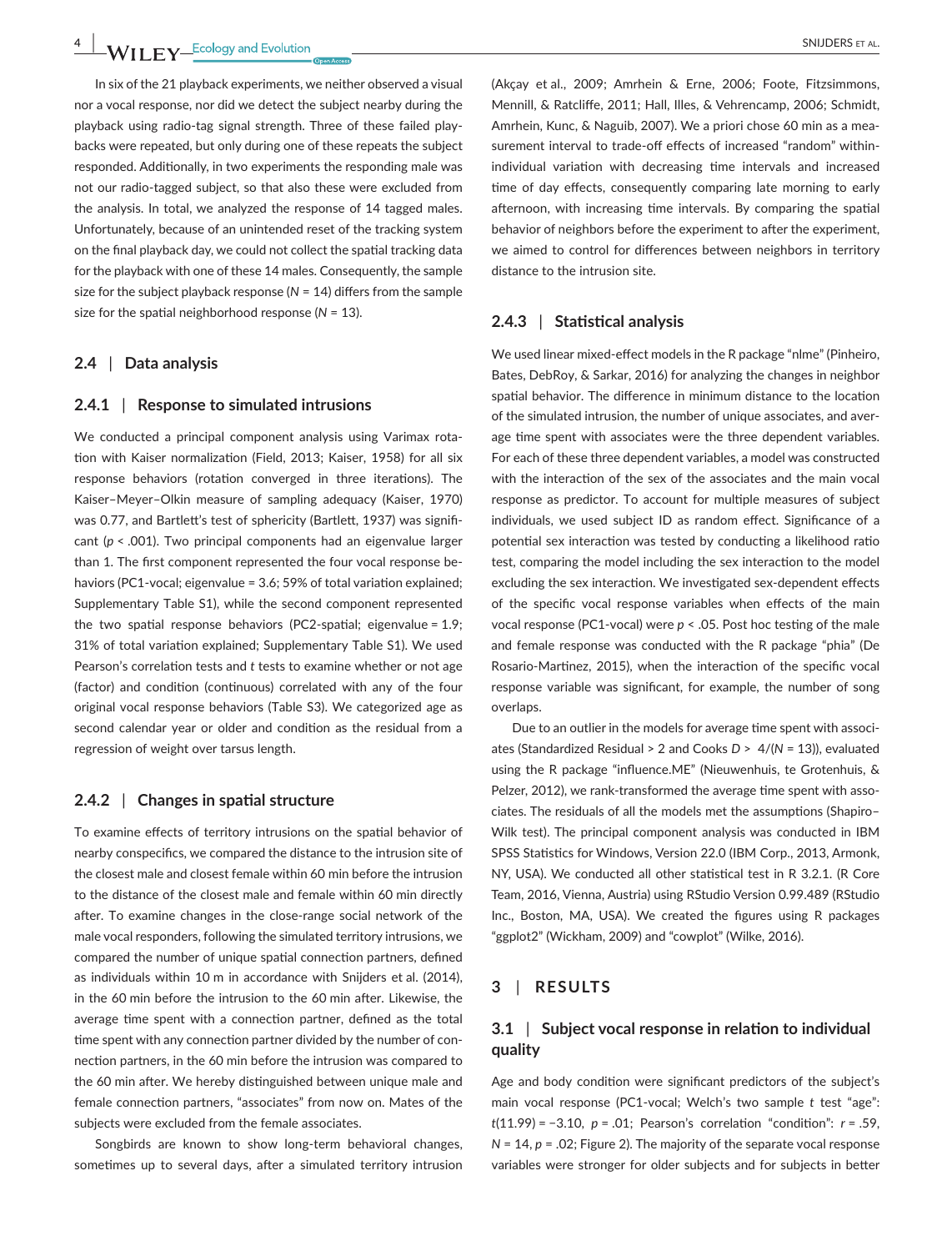FIGURE 2 Correlation between vocal response and physical subject characteristics. The main vocal response (PC1-vocal) of the subjects (*N* = 14) during the playback experiment and 2 min thereafter in relation to (a) age, second calendar year (2cy) or older, and (b) condition, residual of weight over tarsus

**FIGURE 3** The difference in minimum distance of male and female conspecifics to the intrusion site. The difference between the minimum distance to the playback location before and after the territory intrusion for any closest male (black) or any closest female (gray) (*N* = 13) in relation to (a) the main vocal response of the subject (PC1-vocal), (b) the number of song overlaps by the subject, and (c) the total number of songs the subject sang. When the difference in minimum distance is negative, conspecifics came closer. Lines visualize sex-dependent effects



condition (Table S3). Moreover, body condition positively predicted the time spent close to the simulated intruder (Pearson's correlation "condition":  $r = .59$ ,  $N = 14$ ,  $p = .03$ ; Welch's two sample  $t$  test "age": *t*(6.7) = −1.2135, *p* = .27). Older subject males tended to be in better condition (Welch's two sample *t* test "age": *t*(8.43) = −1.91, *p* = .09). Exploration behavior did not significantly predict the main vocal response (PC1-vocal: *r* = −.15, *N* = 14, *p* = .60) or the main spatial response (PC2-spatial:  $r<sub>S</sub>$  = .36, *N* = 14, *p* = .21).

## **3.2** | **Male and female spatial behavior in relation to subject vocal response**

The strength of the male vocal response to the territory intrusion predicted a sex difference in attraction to the intrusion site  $(\text{sex} \times \text{PC1-vocal: Estimate} = 13.52, \text{ SE} = 6.54, \chi^2(1) = 4.61, p = .032;$ Figure 3a). The number of song overlaps, the number of songs sung during the total observation time, and the number of songs sung by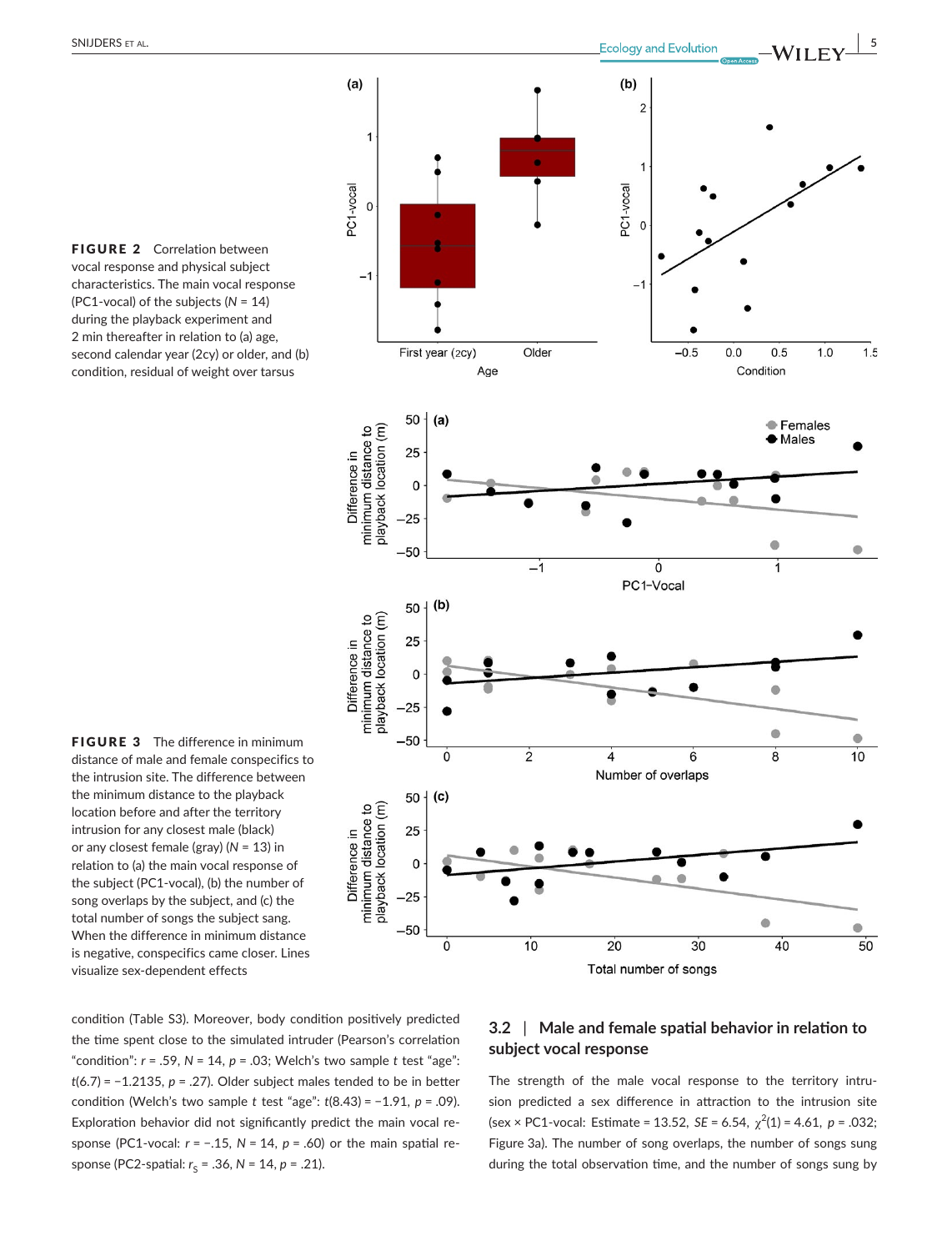**EXAMPLE 200 Example 20 CONTROLLERS ET AL.** THE SUITE CONTROLLERS ET AL.

the subject male during the playback predicted a decrease in the minimum approach distance of the closest female in contrast to the closest male (Table 1, Figure 3b,c). Females came significantly closer and males tended to stay further away, particularly when subjects overlapped more songs and sang more songs in total (Table 2). These sex-dependent effects were not directly linked to the age or body condition of the subject (sex × age: Estimate = 13.07, *SE* = 13.57, χ2 (1) = 1.07, *p* = .30; sex × condition: Estimate = 15.36, *SE* = 10.53,  $\chi^2(1) = 2.40, p = .12$ ).

## **3.3** | **Male and female spatial associations in relation to subject vocal response**

There was no overall change in the number of male or female associates (paired Wilcoxon signed-rank test male associates: *Z* = 0.24, *p* = .81; female associates: *Z* = 1.18, *p* = .22) or in the average time spent with the associates after the territory intrusion (paired Wilcoxon signed-rank test male associates: *Z* = 0.05, *p* = .96; female associates: *Z* = 0.59, *p* = .55). Changes in the number of female versus male associates (sex  $\times$  PC1-vocal: Estimate = 0.22, *SE* = 0.49,  $\chi^2(1)$  = 0.25, *p* = .62) and in the average time associated with female versus male associates (sex × PC1-vocal: Estimate =  $-2.76$ , *SE* = 3.14,  $\chi^2(1)$  = 0.90, *p* = .34) were not related to the vocal response of the subject.

## **4** | **DISCUSSION**

Female conspecifics reacted differently from males when a neighbor emitted a stronger vocal output in response to a simulated intruder. Where challenged males responded with more songs and overlapped the intruder more often, females came closer to the intrusion site while males stayed away. These findings support our hypothesis that a strong vocal response concurrently fulfills a dual function: attracting females but repelling males. This stronger vocal response to an intruder also positively predicted the challenged male's body condition and age, suggesting that the vocal response to a territory intrusion could be a reliable signal of quality in this species (Grafen, 1990) and thus provide useful information for eavesdropping conspecifics.

Correlations between signal traits and individual quality traits are a common phenomenon in the animal kingdom (Bradbury & Vehrencamp, 2011; Grafen, 1990), but that a long-range signal of quality simultaneously affects the behavior of both males and females has to our knowledge seldom been verified experimentally in natural circumstances. Relationships between individual quality and signal production do not necessarily mean that receivers are also able to discriminate between these signals and use them for subsequent decision making. How females spatially sample males and which signal

|                                                        | <b>Estimate</b> | <b>SE</b> | $\chi^2(1)$ | $\boldsymbol{p}$ |
|--------------------------------------------------------|-----------------|-----------|-------------|------------------|
| Number of overlaps by the subject                      | $-4.07$         | 1.22      |             |                  |
| Sex conspecific                                        | $-11.83$        | 13.93     |             |                  |
| Number of overlaps by the<br>subject × sex conspecific | 6.10            | 1.72      | 11.77       | .0006            |
| Total number of songs                                  | $-0.84$         | 0.29      |             |                  |
| Sex conspecific                                        | $-14.77$        | 9.52      |             |                  |
| Total number of songs $\times$ sex<br>conspecific      | 1.34            | 0.40      | 10.57       | .001             |
| Songs during playback                                  | $-1.10$         | 0.63      |             |                  |
| Sex conspecific                                        | $-9.43$         | 11.78     |             |                  |
| Songs during playback $\times$ sex<br>conspecific      | 1.80            | 0.89      | 4.47        | .03              |
| Singing duration                                       | $-0.10$         | 0.07      |             |                  |
| Sex conspecific                                        | $-11.83$        | 13.93     |             |                  |
| Singing duration $\times$ sex conspecific              | 0.18            | 0.10      | 3.67        | .06              |

TABLE 1 Model comparison statistics for models with the sex × song trait interaction compared to the same model without the interaction

|                                      | <b>Females</b> |             |                  | Males    |             |                  |
|--------------------------------------|----------------|-------------|------------------|----------|-------------|------------------|
|                                      | Estimate       | $\chi^2(1)$ | $\boldsymbol{p}$ | Estimate | $\chi^2(1)$ | $\boldsymbol{p}$ |
| Number of overlaps by<br>the subject | $-4.07$        | 13.26       | .0003            | 2.03     | 3.29        | .07              |
| Total number of songs                | $-0.84$        | 10.12       | .001             | 0.51     | 3.72        | .053             |
| Songs during playback                | $-1.10$        | 3.65        | .06              | 0.70     | 1.47        | .22              |

TABLE 2 Post hoc statistics for significant sex-dependent effects (*p* < .05) of subject vocal response variables on attraction to the intrusion site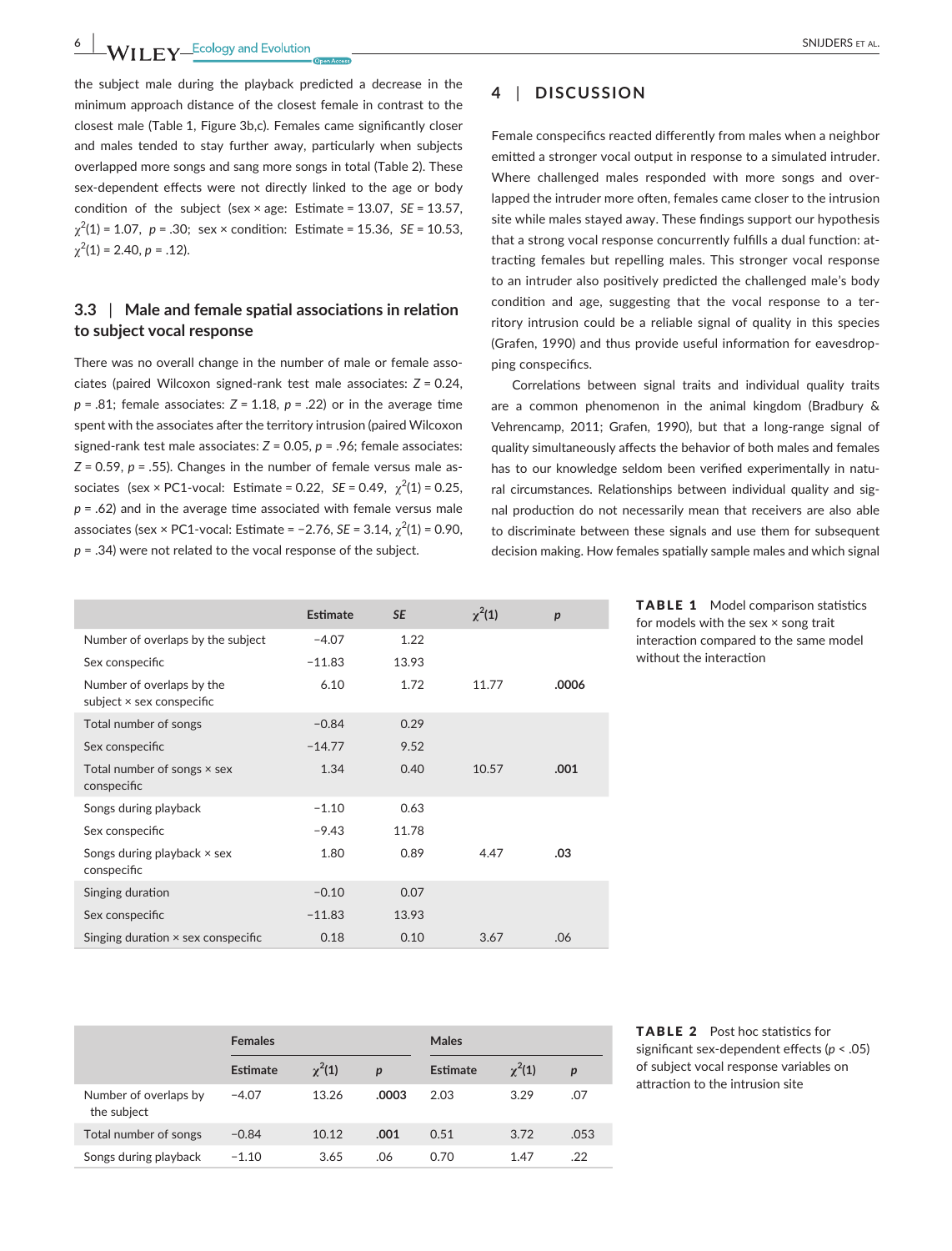**SNIJDERS** ET AL.  $\begin{array}{c|c|c|c|c} \hline \text{SNDDERS ET AL.} & \text{Ecology and Evolution} & \text{--} \\\hline \end{array} \begin{array}{c|c|c} \text{Ecology and Evolution} & \text{--} \\\hline \end{array} \begin{array}{c|c|c} \text{--} & \text{--} & \text{--} & \text{--} \\\hline \end{array}$ 

traits are used in their decision making is still not well understood (Bensch & Hasselquist, 1992; Otter & Ratcliffe, 2005; Roth, Sprau, Schmidt, Naguib, & Amrhein, 2009). A study on female barking tree frogs (*Hyla gratiosa*) provided some evidence that the females of this species sample males by placing themselves at a distance from a chorus from which they can detect the calls of the chorusing males and subsequently choose a male by approaching him (Murphy & Gerhardt, 2002). The findings in our study may be taken to suggest that territorial female songbirds might sample in a similar way to lekking and chorusing species (McGregor, 2005), by approaching strong vocal performers up to a certain distance, but without necessarily engaging in close-range contact.

Subject males did not change their number of female associates immediately after the territory intrusion. These findings are interesting as they may suggest that particularly the females that are already within the spatial network of a male are sensitive to his vocal response. It is also possible that females, approaching the intrusion site, initially avoid additional close-range contact to avoid potential male harassment, aggression of mates (Dale & Slagsvold, 1995), or to first sample other males in the neighborhood. A logical next step for future studies would therefore be to determine whether stronger vocal performers eventually sire more extra-pair offspring with those females. High-ranking male black-capped chickadees were more likely to lose paternity if their mates had heard them lose a singing contest to a simulated intruder (Mennill et al., 2002), and nightingales that responded stronger to playback were more likely to be mated later in the season (Kunc, Amrhein, & Naguib, 2006). Also, female canaries (*Serinus canaria*) gave more copulation solicitation displays to a simulated song overlapping male than to an overlapped male (Amy et al., 2008) and male sac-winged bats (*Saccopteryx bilineata*) sired more offspring if they were stronger territorial singers (Behr et al., 2006). Yet, male great tits that lost simulated territory intrusions were not more often cuckolded by eavesdropping mates, than males that were allowed to win the vocal interaction (Otter et al., 2001).

The number of song overlaps was an especially strong predictor of the spatial response of neighboring males and females. Also in other animals, including anurans, call overlapping appears to be a source of social information for eavesdroppers on the intention of the sender (Naguib & Mennill, 2010). Competing male gray tree frogs (*Hyla versicolor*) within close proximity vocally overlap each other significantly more than when they are further apart (Reichert & Gerhardt, 2013). Also, there is evidence that in both songbirds and anurans, familiar neighbors try to avoid overlapping each other (Grafe, 2005; Naguib & Mennill, 2010). If vocal overlapping is a signal of aggressive intent (Fitzsimmons, Foote, Ratcliffe, & Mennill, 2008b; Maynard, Ward, Doucet, & Mennill, 2012; Naguib et al., 2004; Naguib & Mennill, 2010; Sprau, Roth, Amrhein, & Naguib, 2012), it is expected to evoke fights that might be too risky for individuals in a lower body condition. Males in lower body condition indeed spent significantly less time close to the simulated intruder in our study. In this way, social retaliation could thus maintain correlations between physical traits and song traits (Anderson, Searcy, Hughes, & Nowicki, 2012; Gil & Gahr, 2002), such as body condition and song overlapping. Whether neighbors were

responding specifically to the number of song overlaps by the subject, the total number of songs, or a combination, we cannot disentangle and further research would be necessary. Both vocal response parameters were closely related to the body condition of the subject and thus provided relevant social information to the neighborhood.

Why the spatial repulsion of neighboring males in relation to the strong vocal response of the intruded subject did not translate in corresponding changes to the male-male close-range social network remains unclear. These findings could be indicating that social networks among neighboring individuals are robust against disturbances. It is however also possible that strong vocal responders invest more energy in re-establishing their territory boundaries after an intrusion (Foote et al., 2011; Schmidt et al., 2007), by looking up territory neighbors, while at the same time neighboring males might be avoiding strong responders to avoid potential costly physical interactions. Neighboring great tit males in a previous study moved greater distances after a simulated territory intrusion when their intruded neighbor responded vocally stronger (Amy et al., 2010). If and for what duration close-range associations will take place after an intrusion is also likely to depend on how familiar neighbors are with each other. Less familiar neighbors might be most likely to receive aggression from the challenged male (Ydenberg, Giraldeau, & Falls, 1988). Follow-up studies are necessary to reveal the social motivation behind the spatial patterns we observed in this study.

We did not find a relation between exploratory behavior and the vocal response. This is in contrast to three earlier studies that revealed such a relationship, either positively (Amy et al., 2010; Snijders, van Rooij, et al., 2015) or negatively (Jacobs et al., 2014). These varying outcomes between years, populations, and experimental design indicate that personality effects on territorial response are likely to be strongly context specific. However, the sample size in this study was smaller compared to our previous studies so that we cannot rule out that this had an influence on the lack of an exploratory behavior effect.

Taken together, our findings reveal that the vocal response of one territory owner can provide relevant social information on individual quality to the whole neighborhood and that male and female eavesdroppers in the neighborhood adjust their spatial behavior accordingly. When examining the dual function of long-range signals within the social environment, it is thus of key importance to take the potential selection pressures posed by both male and female eavesdroppers into account. The recent developments in novel tracking technology now provide us with exciting opportunities (Snijders & Naguib, 2017) to further unravel the role of the communication network as selection pressure for sexual signals.

#### **ACKNOWLEDGMENTS**

We would like to thank David McDonald for his valuable help in the analysis of the tracking data. We thank Geldersch Landschap and Kasteelen for permission to conduct the fieldwork and Davide Baldan, Lusanne Brand, Joris Diehl, and Rick Wessels for their help in collecting the data. We are grateful to Piet de Goede and Lydia Nieuwe Weme for their valuable technical assistance, to the animal care takers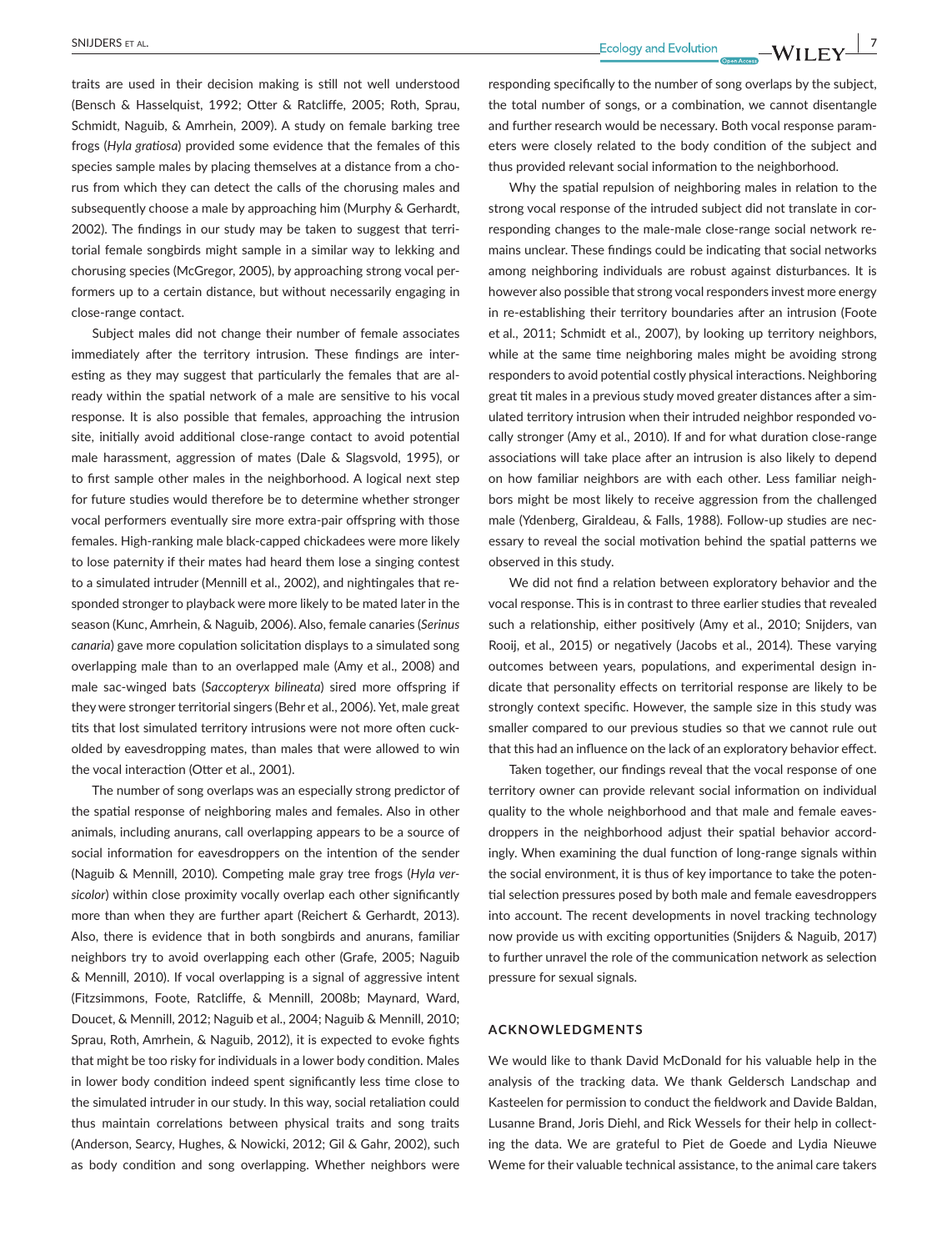**WII FY** Ecology and Evolution **CONSTRAL CONSTRAL** 

at NIOO-KNAW and to John Burt for technical support. Permission for this study was granted by the Dutch legal entity: KNAW Dier Experimenten Commissie (DEC) no. NIOO-10.05 to MN and KvO and no. NIOO-12.02 to KvO and MN This project was funded by an NWO-ALW open competition grant (821.01.01) to MN.

#### **CONFLICT OF INTEREST**

None declared.

#### **DATA ACCESSIBILITY**

Data are deposited in the Dryad repository: [http://dx.doi.](http://dx.doi.org/10.5061/dryad.00v20) [org/10.5061/dryad.00v20.](http://dx.doi.org/10.5061/dryad.00v20)

#### **REFERENCES**

- Akçay, Ç., Wood, W. E., Searcy, W. A., Templeton, C. N., Campbell, S. E., & Beecher, M. D. (2009). Good neighbour, bad neighbour: Song sparrows retaliate against aggressive rivals. *Animal Behaviour*, *78*, 97–102.
- Amrhein, V., & Erne, N. (2006). Dawn singing reflects past territorial challenges in the winter wren. *Animal Behaviour*, *71*, 1075–1080.
- Amy, M., Monbureau, M., Durand, C., Gomez, D., Théry, M., & Leboucher, G. (2008). Female canary mate preferences: Differential use of information from two types of male–male interaction. *Animal Behaviour*, *76*, 971–982.
- Amy, M., Sprau, P., de Goede, P., & Naguib, M. (2010). Effects of personality on territory defence in communication networks: A playback experiment with radio-tagged great tits. *Proceedings of the Royal Society of London B: Biological Sciences*, *277*, 3685–3692.
- Anderson, R. C., Searcy, W. A., Hughes, M., & Nowicki, S. (2012). The receiver-dependent cost of soft song: A signal of aggressive intent in songbirds. *Animal Behaviour*, *83*, 1443–1448.
- Ballentine, B., Hyman, J., & Nowicki, S. (2004). Vocal performance influences female response to male bird song: An experimental test. *Behavioral Ecology*, *15*, 163–168.
- Bartlett, M. S. (1937). Properties of sufficiency and statistical tests. *Proceedings of the Royal Society of London A: Mathematical and Physical Sciences*, *160*, 268–282.
- Behr, O., Knörnschild, M., & von Helversen, O. (2009). Territorial countersinging in male sac-winged bats (*Saccopteryx bilineata*): Low-frequency songs trigger a stronger response. *Behavioral Ecology and Sociobiology*, *63*, 433–442.
- Behr, O., von Helversen, O., Heckel, G., Nagy, M., Voigt, C. C., & Mayer, F. (2006). Territorial songs indicate male quality in the sac-winged bat *Saccopteryx bilineata* (*Chiroptera, Emballonuridae*). *Behavioral Ecology*, *17*, 810–817.
- Bensch, S., & Hasselquist, D. (1992). Evidence for active female choice in a polygynous warbler. *Animal Behaviour*, *44*, 301–311.
- Berglund, A., Bisazza, A., & Pilastro, A. (1996). Armaments and ornaments: An evolutionary explanation of traits of dual utility. *Biological Journal of the Linnean Society*, *58*, 385–399.
- Bradbury, J. W., & Vehrencamp, S. L. (2011). *Principles of animal communication* (2nd ed.). Sunderland, MA: Sinauer Associates.
- Buchanan, K. L., Spencer, K. A., Goldsmith, A. R., & Catchpole, C. K. (2003). Song as an honest signal of past developmental stress in the European starling (*Sturnus vulgaris*). *Proceedings of the Royal Society of London B: Biological Sciences*, *270*, 1149–1156.
- Burmeister, S. S., Ophir, A. G., Ryan, M. J., & Wilczynski, W. (2002). Information transfer during cricket frog contests. *Animal Behaviour*, *64*, 715–725.
- Byers, J., Hebets, E., & Podos, J. (2010). Female mate choice based upon male motor performance. *Animal Behaviour*, *79*, 771–778.
- Clément, R. J. G., Wolf, M., Snijders, L., Krause, J., & Kurvers, R. H. J. M. (2015). Information transmission via movement behaviour improves decision accuracy in human groups. *Animal Behaviour*, *105*, 85–93.
- Cvikel, N., Egert Berg, K., Levin, E., Hurme, E., Borissov, I., Boonman, A., … Yovel, Y. (2015). Bats aggregate to improve prey search but might be impaired when their density becomes too high. *Current Biology*, *25*, 206–211.
- Dale, S., & Slagsvold, T. (1995). Female contests for nest sites and mates in the pied flycatcher *Ficedula hypoleuca*. *Ethology*, *99*, 209–222.
- Danchin, É., Giraldeau, L. A., Valone, T. J., & Wagner, R. H. (2004). Public information: From nosy neighbors to cultural evolution. *Science*, *305*, 487–491.
- Davies, N., & Halliday, T. (1978). Deep croaks and fighting assessment in toads *Bufo bufo*. *Nature*, *274*, 683–685.
- De Rosario-Martinez, H. (2015). *Phia: Post-hoc interaction analysis*. R package version 0.2-1. Retrieved from [https://CRAN.R-project.org/](https://CRAN.R-project.org/package=phia) [package=phia](https://CRAN.R-project.org/package=phia)
- Delaney, K. J., Roberts, J. A., & Uetz, G. W. (2007). Male signaling behavior and sexual selection in a wolf spider (*Araneae*: *Lycosidae*): A test for dual functions. *Behavioral Ecology and Sociobiology*, *62*, 67–75.
- Dingemanse, N. J., Both, C., Drent, P. J., van Oers, K., & van Noordwijk, A. J. (2002). Repeatability and heritability of exploratory behaviour in great tits from the wild. *Animal Behaviour*, *64*, 929–938.
- Earley, R. L., & Dugatkin, L. A. (2002). Eavesdropping on visual cues in green swordtail (*Xiphophorus helleri*) fights: A case for networking. *Proceedings of the Royal Society of London B: Biological Sciences*, *269*, 943–952.
- Field, A. (2013). Exploratory factor analysis. In M. Carmichael (Ed.), *Discovering statistics using IBM SPSS Statistics* (pp. 665–719). London, UK: SAGE Publications Ltd.
- Fitzsimmons, L. P., Foote, J. R., Ratcliffe, L. M., & Mennill, D. J. (2008a). Eavesdropping and communication networks revealed through playback and an acoustic location system. *Behavioral Ecology*, *19*, 824–829.
- Fitzsimmons, L. P., Foote, J. R., Ratcliffe, L. M., & Mennill, D. J. (2008b). Frequency matching, overlapping and movement behaviour in diurnal countersinging interactions of black-capped chickadees. *Animal Behaviour*, *75*, 1913–1920.
- Foote, J. R., Fitzsimmons, L. P., Mennill, D. J., & Ratcliffe, L. M. (2011). Male black-capped chickadees begin dawn chorusing earlier in response to simulated territorial insertions. *Animal Behaviour*, *81*, 871–877.
- Garland, E. C., Goldizen, A. W., Rekdahl, M. L., Constantine, R., Garrigue, C., Hauser, N. D., … Noad, M. J. (2011). Dynamic horizontal cultural transmission of humpback whale song at the ocean basin scale. *Current Biology*, *21*, 687–691.
- Gil, D., & Gahr, M. (2002). The honesty of bird song: Multiple constraints for multiple traits. *Trends in Ecology & Evolution*, *17*, 133–141.
- Girard, M. B., Elias, D. O., & Kasumovic, M. M. (2015). Female preference for multi-modal courtship: Multiple signals are important for male mating success in peacock spiders. *Proceedings of the Royal Society of London B: Biological Sciences*, *282*, 20152222.
- Goodwin, S. E., & Podos, J. (2014). Team of rivals: Alliance formation in territorial songbirds is predicted by vocal signal structure. *Biology Letters*, *10*, 20131083.
- Grafe, T. U. (1999). A function of synchronous chorusing and a novel female preference shift in an anuran. *Proceedings of the Royal Society of London B: Biological Sciences*, *266*, 2331–2336.
- Grafe, T. U. (2005). Anuran choruses as communication networks. In P. K. McGregor (Ed.), *Animal communication networks* (pp. 277–299). Cambridge, UK: Cambridge University Press.
- Grafen, A. (1990). Biological signals as handicaps. *Journal of Theoretical Biology*, *144*, 517–546.
- Greenfield, M. D. (2015). Signal interactions and interference in insect choruses: Singing and listening in the social environment. *Journal of Comparative Physiology A*, *201*, 143–154.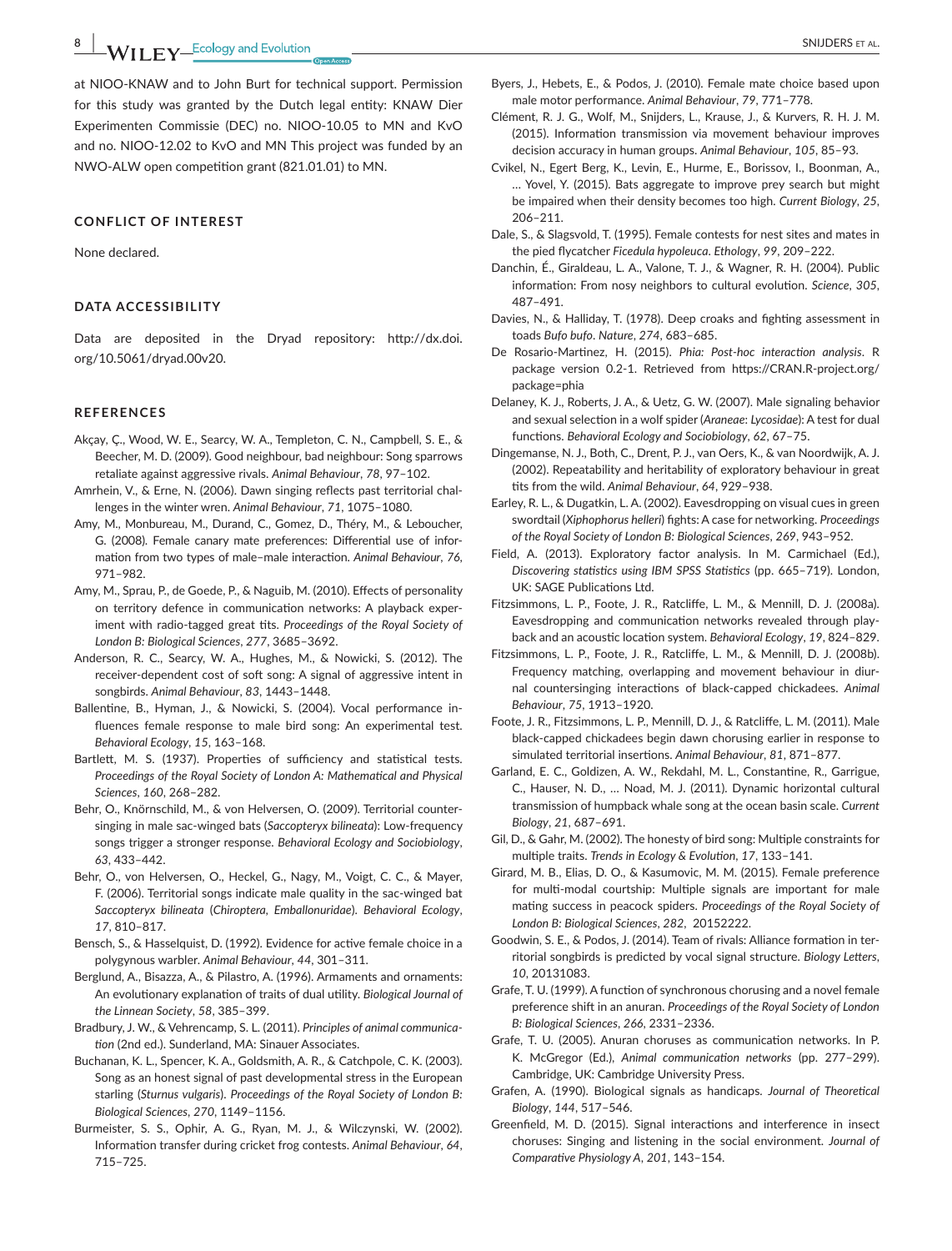- Groothuis,T. G. G., & Carere,C. (2005).Avian personalities: Characterization and epigenesis. *Neuroscience & Biobehavioral Reviews*, *29*, 137–150.
- Hall, M. L., Illes, A., & Vehrencamp, S. L. (2006). Overlapping signals in banded wrens: Long-term effects of prior experience on males and females. *Behavioral Ecology*, *17*, 260–269.
- Halperin, J., Giri, T., Elliott, J., & Dunham, D. (1998). Consequences of hyper-aggressiveness in Siamese fighting fish: Cheaters seldom prospered. *Animal Behaviour*, *55*, 87–96.
- IBM Corp. (2013). *IBM SPSS statistics for windows, version 22.0*. Armonk, NY: Author.
- Jacobs, C. G. C., van Overveld, T., Careau, V., Matthysen, E., Adriaensen, F., & Slabbekoorn, H. (2014). Personality-dependent response to field playback in great tits: Slow explorers can be strong responders. *Animal Behaviour*, *90*, 65–71.
- Kaiser, H. F. (1958). The varimax criterion for analytic rotation in factor analysis. *Psychometrika*, *23*, 187–200.
- Kaiser, H. F. (1970). A second generation little jiffy. *Psychometrika*, *35*, 401–415.
- Krebs, J. R. (1977). Song and territory in the great tit *Parus major*. In B. Stonehouse & C. M. Perrins (Eds.), *Evolutionary ecology* (pp. 47–62). London, UK: Macmillan.
- Kunc, H. P., Amrhein, V., & Naguib, M. (2006). Vocal interactions in nightingales (*Luscinia megarhynchos*): More aggressive males have higher pairing success. *Animal Behaviour*, *72*, 25–30.
- Kurvers, R. H. J. M., Van Oers, K., Nolet, B. A., Jonker, R. M., Van Wieren, S. E., Prins, H. H. T., & Ydenberg, R. C. (2010). Personality predicts the use of social information. *Ecology Letters*, *13*, 829–837.
- Leitão, A., & Riebel, K. (2003). Are good ornaments bad armaments? Male chaffinch perception of songs with varying flourish length. *Animal Behaviour*, *66*, 161–167.
- Maynard, D. F., Ward, K.-A. A., Doucet, S. M., & Mennill, D. J. (2012). Calling in an acoustically competitive environment: Duetting male long-tailed manakins avoid overlapping neighbours but not playback-simulated rivals. *Animal Behaviour*, *84*, 563–573.
- Maynard, D. F., Ward, K.-A. A., Doucet, S. M., & Mennill, D. J. (2014). Telemetric and video assessment of female response to male vocal performance in a lek-mating manakin. *Behavioral Ecology*, *26*, 74.
- McGregor, P. K. (2000). Playback experiments: Design and analysis. *Acta Ethologica*, *3*, 3–8.
- McGregor, P. K. (2005). *Animal communication networks*. Cambridge, UK: Cambridge University Press.
- McGregor, P. K., & Dabelsteen, T. (1996). Communication networks. In D. E. Kroodsma & E. H. Miller (Eds.), *Ecology and evolution of acoustic communication in birds* (pp. 409–425). Ithaca, NY: Cornell University Press.
- McGregor, P. K., & Peake, T. M. (2000). Communication networks: Social environments for receiving and signalling behaviour. *Acta Ethologica*, *2*, 71–81.
- Mennill, D. J., Doucet, S. M., Ward, K.-A. A., Maynard, D. F., Otis, B., & Burt, J. M. (2012). A novel digital telemetry system for tracking wild animals: A field test for studying mate choice in a lekking tropical bird. *Methods in Ecology and Evolution*, *3*, 663–672.
- Mennill, D. J., Ratcliffe, L. M., & Boag, P. T. (2002). Female eavesdropping on male song contests in songbirds. *Science*, *296*, 873.
- Murphy, C. G., & Gerhardt, H. C. (2002). Mate sampling by female barking treefrogs (*Hyla gratiosa*). *Behavioral Ecology*, *13*, 472–480.
- Myrberg Jr, A. A., & Riggio, R. J. (1985). Acoustically mediated individual recognition by a coral reef fish (*Pomacentrus partitus*). *Animal Behaviour*, *33*, 411–416.
- Naguib, M. (2005). Singing interactions in song birds: Implications for social relations, territoriality and territorial settlement. In P. K. McGregor (Ed.), *Communication networks* (pp. 300–319). Cambridge, UK: Cambridge University Press.
- Naguib, M., Amrhein, V., & Kunc, H. P. (2004). Effects of territorial intrusions on eavesdropping neighbors: Communication networks in nightingales. *Behavioral Ecology*, *6*, 1011–1015.
- Naguib, M., Fichtel, C., & Todt, D. (1999). Nightingales respond more strongly to vocal leaders in simulated dyadic interactions. *Proceedings of the Royal Society of London B: Biological Sciences*, *265*, 537–542.
- Naguib, M., Kunc, H. P., Sprau, P., Roth, T., & Amrhein, V. (2011). Communication networks and spatial ecology in nightingales. *Advances in the Study of Behavior*, *43*, 239–271.
- Naguib, M., & Mennill, D. (2010). The signal value of birdsong: Empirical evidence suggests song overlapping is a signal. *Animal Behaviour*, *80*, e11–e15.
- Naguib, M., & Todt, D. (1997). Effects of dyadic vocal interactions on other conspecific receivers in nightingales. *Animal Behaviour*, *54*, 1535–1543.
- Nieuwenhuis, R., te Grotenhuis, H., & Pelzer, B. (2012). Influence. ME: Tools for detecting influential data in mixed effects models. *R Journal*, *4*, 38–47.
- Nowicki, S., Searcy, W. A., & Hughes, M. (1998). The territory defense function of song in song sparrows: A test with the speaker occupation design. *Behaviour*, *135*, 615–628.
- Oliveira, R. F., McGregor, P. K., & Latruffe, C. (1998). Know thine enemy: Fighting fish gather information from observing conspecific interactions. *Proceedings of the Royal Society of London B: Biological Sciences*, *265*, 1045–1049.
- Otter, K., McGregor, P. K., Terry, A. M. R., Burford, F. R. L., Peake, T. M., & Dabelsteen, T. (1999). Do female great tits (*Parus major*) assess males by eavesdropping? A field study using interactive song playback. *Proceedings of the Royal Society of London B: Biological Sciences*, *266*, 1305–1309.
- Otter, K., & Ratcliffe, L. (2005). Enlightened decisions: Female assessment and communication networks. In P. K. McGregor (Ed.), *Animal communication networks* (pp. 133–151). Cambridge, UK: Cambridge University **Press**
- Otter, K. A., Stewart, I. R. K., McGregor, P. K., Terry, A. M. R., Dabelsteen, T., & Burke, T. (2001). Extra-pair paternity among great tits *Parus major* following manipulation of male signals. *Journal of Avian Biology*, *32*, 338–344.
- Peake, T. M., Terry, A. M. R., McGregor, P. K., & Dabelsteen, T. (2001). Male great tits eavesdrop on simulated male-to-male vocal interactions. *Proceedings of the Royal Society of London B: Biological Sciences*, *268*, 1183–1187.
- Peake, T. M., Terry, A. M. R., McGregor, P. K., & Dabelsteen, T. (2002). Do great tits assess rivals by combining direct experience with information gathered by eavesdropping? *Proceedings of the Royal Society of London B: Biological Sciences*, *269*, 1925–1929.
- Phelps, S. M., Rand, A. S., & Ryan, M. J. (2007). The mixed-species chorus as public information: Túngara frogs eavesdrop on a heterospecific. *Behavioral Ecology*, *18*, 108–114.
- Pinheiro, J., Bates, D., DebRoy, S., & Sarkar, D. (2016). *Nlme: Linear and nonlinear mixed effects models*. R package version 3.1-128. Retrieved from <http://CRAN.R-project.org/package=nlme>
- Pope, D. S. (2000a). Testing function of fiddler crab claw waving by manipulating social context. *Behavioral Ecology and Sociobiology*, *47*, 432–437.
- Pope, D. S. (2000b). Video playback experiments testing the function of claw waving in the sand fiddler crab. *Behaviour*, *137*, 1349–1360.
- Pope, D. S. (2005). Waving in a crowd: Fiddler crabs signal in networks. In P. K. McGregor (Ed.), *Animal communication networks* (pp. 252–276). Cambridge, UK: Cambridge University Press.
- R Core Team (2016). *R: A language and environment for statistical computing*. Foundation for Statistical Computing, Vienna, Austria. Retrieved from <http://www.R-project.org/>
- Reichert, M. S., & Gerhardt, H. C. (2013). Socially mediated plasticity in call timing in the gray tree frog, *Hyla versicolor*. *Behavioral Ecology*, *24*, 393–401.
- Riebel, K., & Slater, P. J. B. (1998). Testing female chaffinch song preferences by operant conditioning. *Animal Behaviour*, *56*, 1443–1453.
- Roth, T., Sprau, P., Schmidt, R., Naguib, M., & Amrhein, V. (2009). Sexspecific timing of mate searching and territory prospecting in the